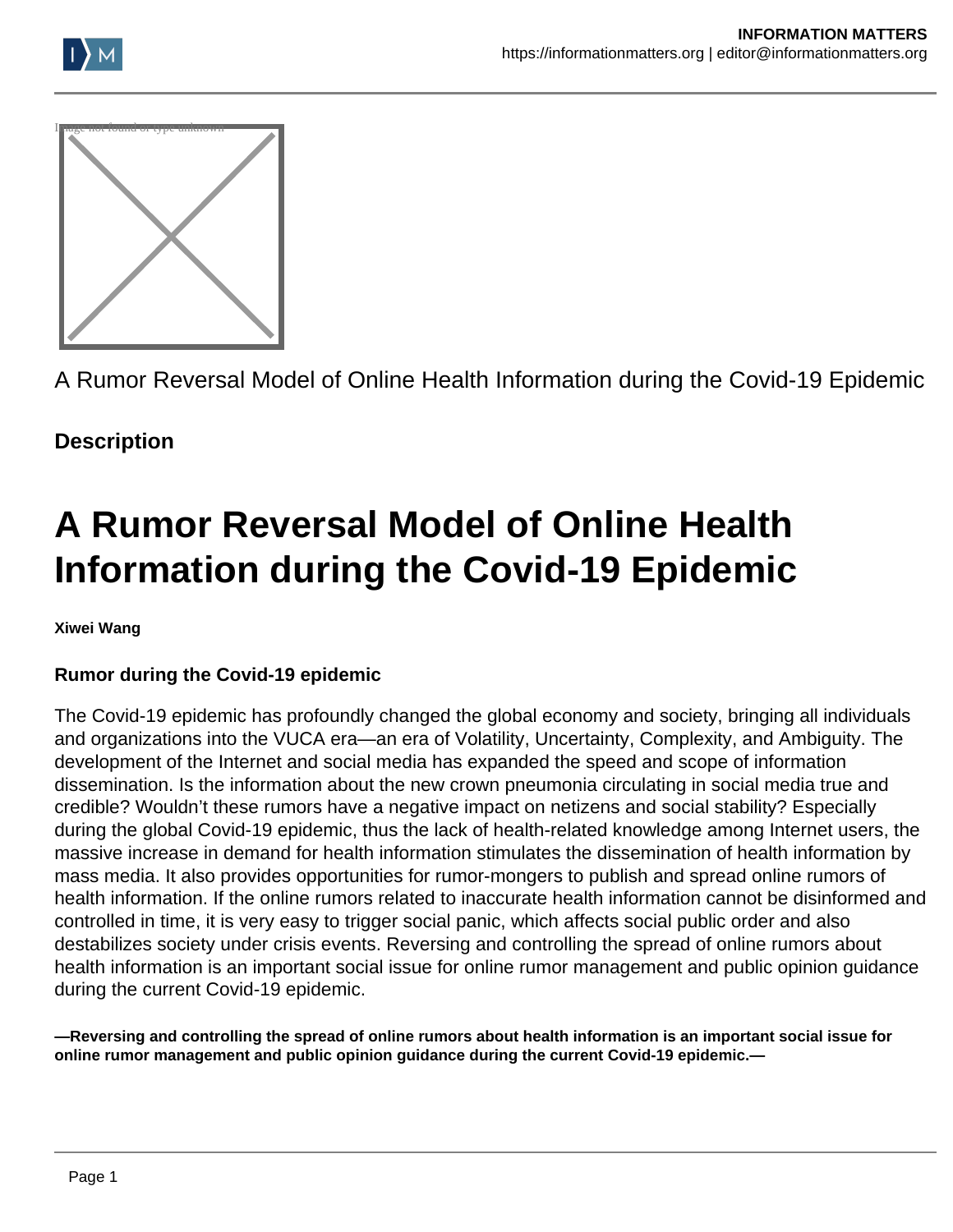

Our study examined the following research questions: (1) how to construct the G-SCNDR network rumor reversal model based on the traditional infectious disease SIR model, combined with the theory of scientific knowledge level; (2) to determine the spreading scale and reversal path of the G-SCNDR network rumor reversal model, taking the "Shuanghuanglian incident" network rumor during the new crown pneumonia as an example; (3) the sensitivity analysis of the parameters of the G-SCNDR network rumor reversal model was conducted to determine countermeasures and to improve the efficiency of the network rumor reversal model.

### **Simulation of rumor propagation and reversal**



Based on the comprehensive consideration of internal and external factors of health information network rumor propagation and reversal, the scientific knowledge level theory was adopted to classify the types of users in social networks. We selected the specific strategies of health information network rumor propagation, constructed the network rumor reversal model G-SCNDR, and conduct a global simulation of the process of health information network rumor propagation and reversal for comparative analysis.

# **The G-SCNDR model of online rumor reversal**

The G-SCNDR model of online rumor reversal is based on the traditional SIR model of infectious diseases and adopts the scientific knowledge level theory and the "isolation-transformation" strategy. According to the model, the rumor reversal process is divided into two phases, including the information vacuum phase (phase 1, Figure 1) and the information disclosure phase (phase 2, Figure 2). The vacuum phase refers to the phrase before the official node adopts external control strategies and the information disclosure phase after the adoption of external control strategies. In the information vacuum phase, health information network rumors spread on social media. Under the influence of scientific knowledge level, susceptible users in the system will be transformed into three states, respectively, users who deny network rumors after being exposed to them, users C(t) who believe network rumors and spread them, and users U(t) who are unable to determine the truthfulness of network rumors to remain neutral and may spread them.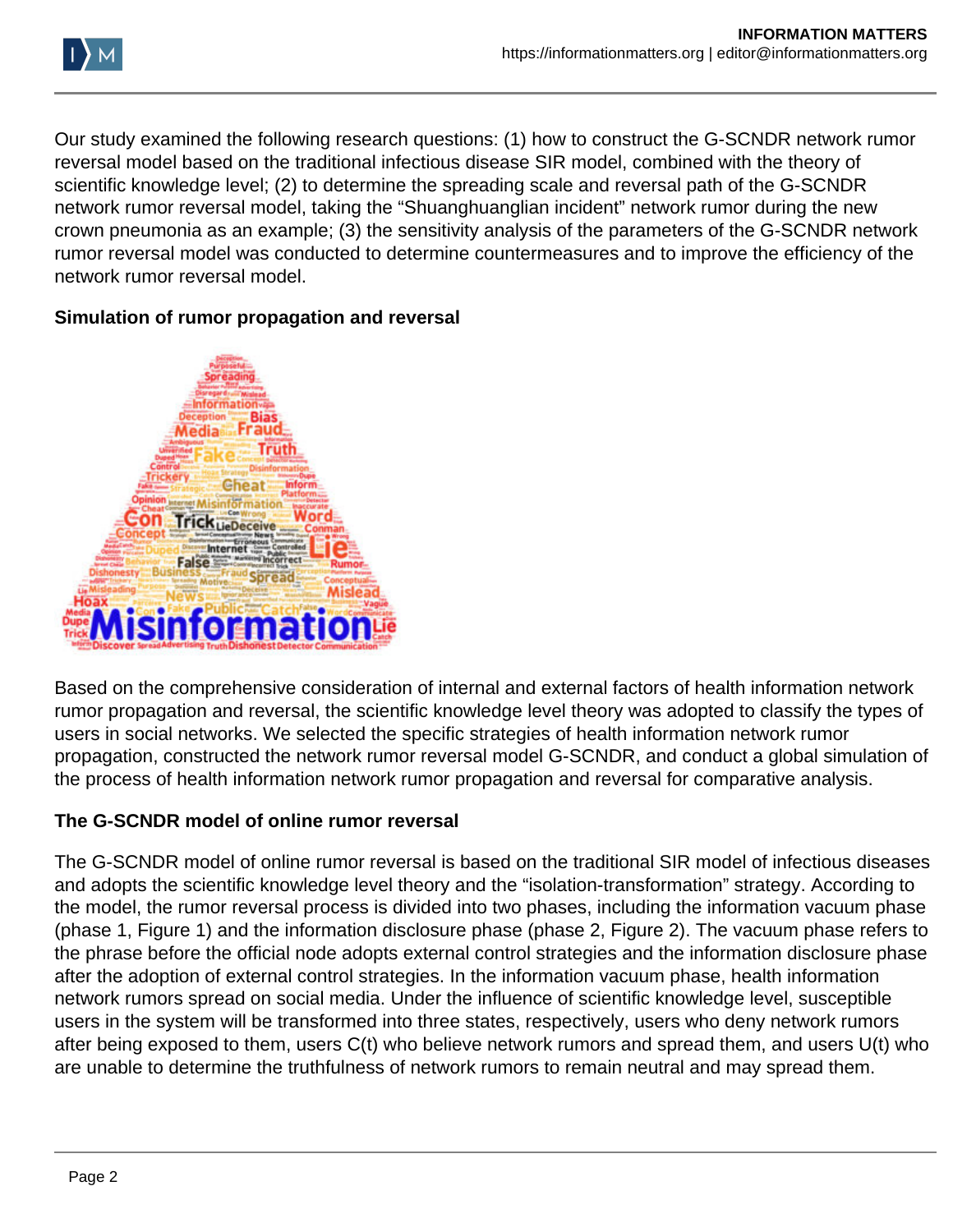



At a certain point  $t_0$ , the official agency implements the external intervention "isolation-transformation" strategy. The official agency finds some influential gullible nodes and neutral nodes that spread online rumors, artificially converts these users into users of disinformation and retweets the disinformation tweets to prove the authority and authenticity of the published disinformation, and names such people as government spokesperson nodes G(t).

At this point in the system, neutral nodes and gullible nodes spontaneously start to convert into denial nodes due to the appearance of disinformation with authority. At the same time, due to the presence of government spokesman nodes, two ways of conversion of gullible nodes into denial nodes appear. Figure 1 shows the state transformation of users in the process of online rumor propagation, and Figure 2 shows the transformation of users' state in the process of online rumor reversal.

# **"Isolation-transformation" strategy**

From the perspective of internal and external factors, the study adopts the scientific knowledge level theory and external network rumor control strategy based on the SIR model, constructs the G-SCNDR network rumor reversal model, simulates the proposed G-SCNDR model using the simulation analysis method, and conducts sensitivity analysis on important parameters of the model, and proposes that the